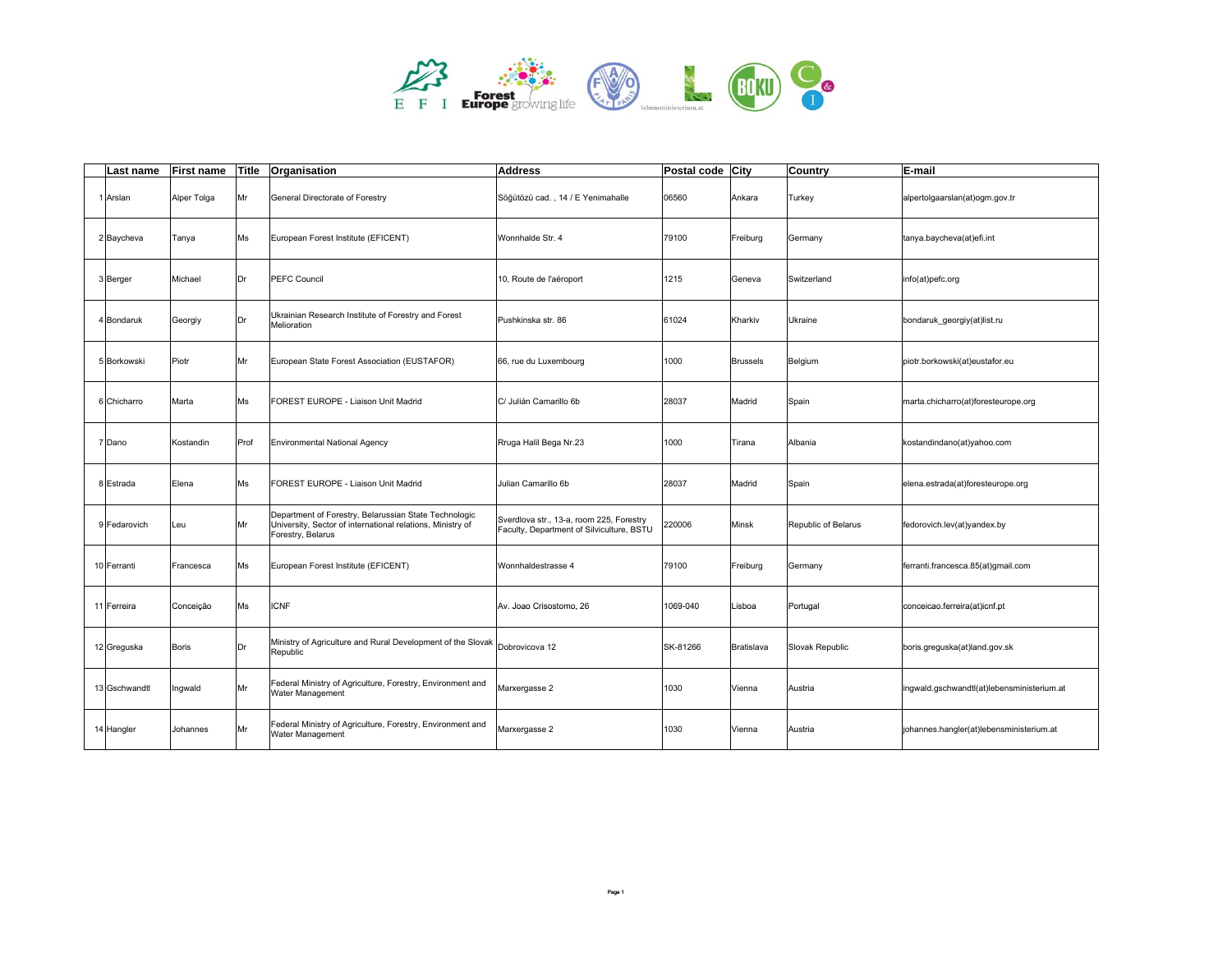

| 15 Hasenauer      | Hubert    |      | Prof.Dr Universität für Bodenkultur (BOKU)                                        | Peter-Jordan-Str. 82        | 1190     | Vienna    | Austria             | hubert.hasenauer(at)boku.ac.at       |
|-------------------|-----------|------|-----------------------------------------------------------------------------------|-----------------------------|----------|-----------|---------------------|--------------------------------------|
| 16 Higuero        | Ivonne    | Ms   | UNEP Regional Office for Europe                                                   | 11-13, chemin des Anémones  | 1219     | Geneva    | Switzerland         | ivonne.higuero(at)unep.org           |
| 17 Hinterstoisser | Barbara   |      | Institute of Wood Science and Technology                                          | Peter-Jordan-Straße 70      | 1190     | Vienna    | Austria             | barbara.hinterstoisser(at)boku.ac.at |
| 18 Howe           | Richard   | Mr   | <b>UK Forestry Commission</b>                                                     | 231 Corstorphine Rd         | EH12 7AT | Edinburgh | United Kingdom      | richard.howe(at)forestry.gov.uk      |
| 19 Huber          | Patrick   | Mr   | European Forest Institute (EFICEEC-EFISEE)                                        | Feistmantelstr. 4           | 1180     | Vienna    | Austria             | patrick.huber(at)efi.int             |
| 20 Inhaizer       | Hubert    | Mr   | European Forest Institute (EFICENT)                                               | Wonnhaldestr.4              | 79100    | Freiburg  | Germany             | hubert.inhaizer(at)efi.int           |
| 21 Johnson        | Steven    | Mr   | International Tropical Timer Organization (ITTO)                                  | 1-1-1 Minato Mirai Nishi-ku | 220-0111 | Yokohama  | Japan               | johnson(at)itto.int                  |
| 22 Joshi          | Surendra  | Mr   | Swedish Forest Agency                                                             | Vallg 8                     | 55183    | Jönköping | Sweden              | surendra.joshi(at)skogsstyrelsen.se  |
| 23 Jovic          | Dusan     | Mr   | Ministry of Agriculture, Forestry and Water Management-<br>Directorate of Forests | Omladinskih brigada 1.      | 11070    | Belgrade  | Serbia              | dusan.jovic(at)minpolj.gov.rs        |
| 24 Jovic          | Predrag   | Mr   | Ministry of Agriculture, Forestry and Water Management-<br>Directorate of Forests | Omladinskih brigada 1       | 11070    | Belgrade  | Serbia              | predrag.jovic(at)minpolj.gov.rs      |
| 25 Kazana         | Vassiliki | Prof | Technological Education Institute of Eastern Macedonia-<br>Thrace                 | 1st km Drama-Mikrohori      | 66100    | Drama     | Greece              | vkazana(at)gmail.com                 |
| 26 Köhl           | Michael   |      | Prof.Dr. Institute for World Forestry                                             | Leuschnerstr. 91            | 21031    | Hamburg   | Germany             | koehl(at)holz.uni-hamburg.de         |
| 27 Kornatowska    | Bojena    | Dr.  | Ministry of the Environment                                                       | Wawelska 52/54              | 00-922   | Warszawa  | Poland              | bozena.kornatowska(at)ios.edu.pl     |
| 28 Krasouski      | Dzmitry   | Mr   | Ministry of Forestry                                                              | MIASNIKOVA STR. 39          | 220048   | Minsk     | Republic of Belarus | delani(at)tut.by                     |
| 29 Kupstaitis     | Nerijus   | Dr   | Ministry of Environment                                                           | A.Jaksto g. 4/9             | LT-01105 | Vilnius   | Lithuania           | n.kupstaitis(at)am.lt                |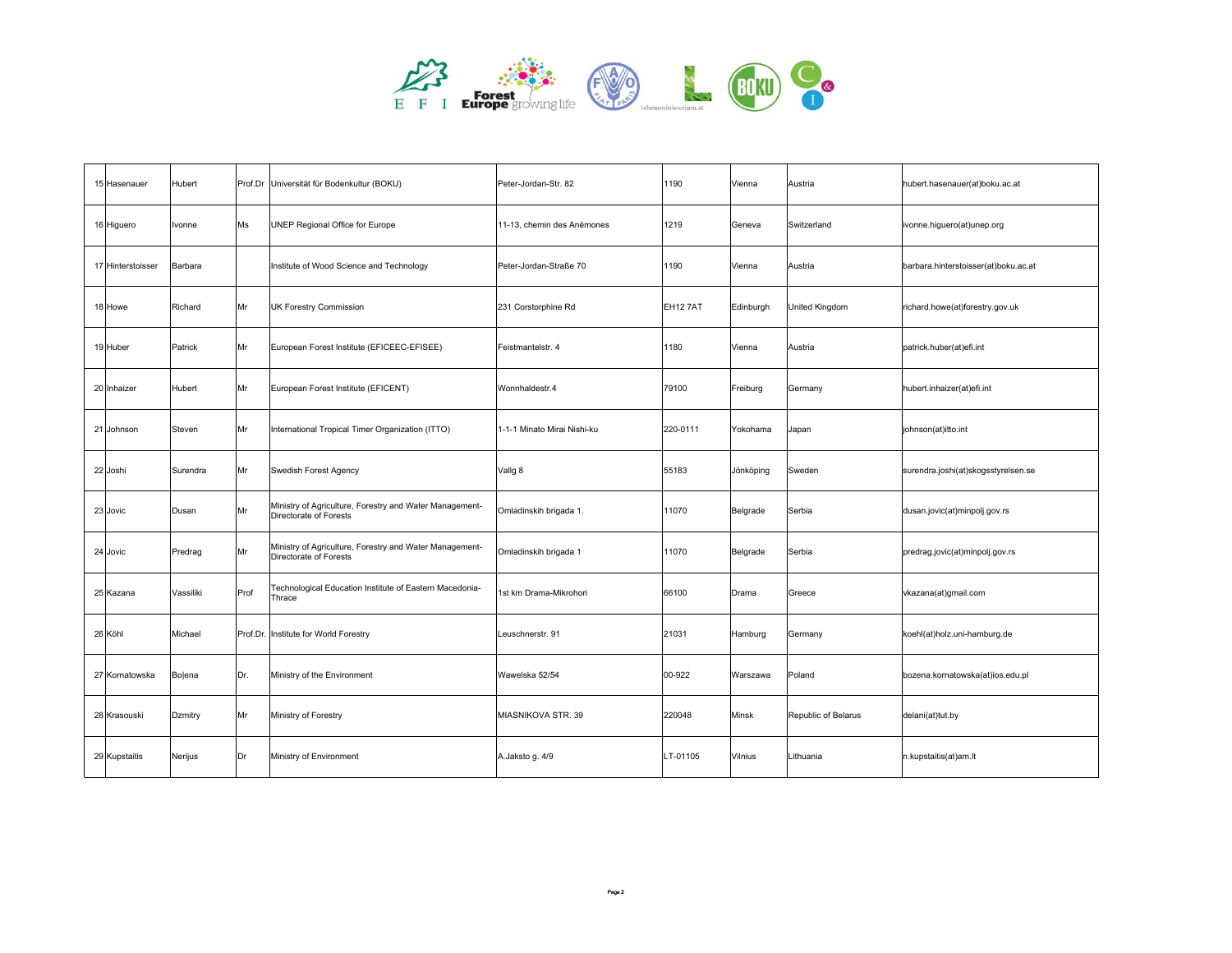

| 30 Lacalle        | Edurne   | Ms   | FOREST EUROPE - Liaison Unit Madrid                     | Julián Camarillo 6b                 | 28037   | Madrid      | Spain                  | edurne.lacalle(at)foresteurope.org               |
|-------------------|----------|------|---------------------------------------------------------|-------------------------------------|---------|-------------|------------------------|--------------------------------------------------|
| 31 Lehner         | Lisa     | Ms   | International Forestry Students Association             | Friedlgasse 17/1                    | 1190    | Vienna      | Austria                | lisa.lehner(at)boku.ac.at                        |
| 32 Lier           | Markus   | Mr   | Finnish Forest Research Institute                       | Yliopistokatu 6                     | 80110   | Joensuu     | Finland                | markus.lier(at)metla.fi                          |
| 33 Lindau         | Antonia  | Ms   | International Forestry Students Association             | Kirchengasse 6                      | 2801    | Katzelsdorf | Austria                | antonia.lindau(at)students.boku.ac.at            |
| 34 Linser         | Stefanie | Dr   | Umweltbundesamt                                         | Spittelauer Lände 5                 | 1090    | Vienna      | Austria                | stefanie.linser(at)umweltbundesamt.at            |
| 35 Ludvig         | Alice    | Dr   | European Forest Institute (EFICEEC-EFISEE)              | Feistmantelstr. 4                   | 1180    | Vienna      | Austria                | alice.ludvig(at)boku.ac.at                       |
| 36 MacDicken      | Kenneth  | Dr   | Food and Agriculture Organization of the United Nations | Vialle delle Terme di Caracalla     | 00153   | Rome        | Italy                  | kenneth.macdicken(at)fao.org                     |
| 37 Maric          | Bruno    | Mr   | Faculty of Forestry University of Sarajevo              | Zagrebačka 20                       | 71000   | Sarajevo    | Bosnia and Herzegovina | bruno.m.maric(at)gmail.com                       |
| 38 Martin         | Marcos   | Mr   | Spanish Bioenergy Association (AVEBIOM)                 | c/Fray Luis de León 22              | 47002   | Valladolid  | Spain                  | marcosmartin(at)avebiom.org                      |
| 39 Martín Vallejo | Myriàm   | Dr   | FOREST EUROPE - Liaison Unit Madrid                     | C/ Julián Camarillo 6B, 4° Sector A | 28037   | Madrid      | Spain                  | myriam.martin(at)foresteurope.org                |
| 40 Mayer          | Peter    | Dr   | Federal Research and Training Centre for Forests (BFW)  | Seckendorff Gudent-Weg 8            | 1131    | Vienna      | Austria                | direktion(at)bfw.gv.at; peter.mayer(at)bfw.gv.at |
| 41 Michalak       | Roman    | Dr   | UNECE/FAO Forestry and Timber Section                   | Palais des Nations                  | CH1211  | Geneva      | Switzerland            | roman.michalak(at)unece.org                      |
| 42 Mohren         | Frits    | Prof | <b>Wageningen University</b>                            | P.O. Box 47                         | 6700 AA | Wageningen  | The Netherlands        | frits.mohren(at)wur.nl                           |
| 43 Otrakcier      | Tamer    | Mr   | General Directorate of Forestry                         | Muhsin Yazicioglu cd. no 51/B       | 06530   | Ankara      | Turkey                 | tamerotrakcier(at)ogm.gov.tr                     |
| 44 Palahi         | Marc     | Dr   | European Forest Institute                               | Yliopistokatu 6                     | 80100   | Joensuu     | Finland                | marc.palahi (at) efi.int                         |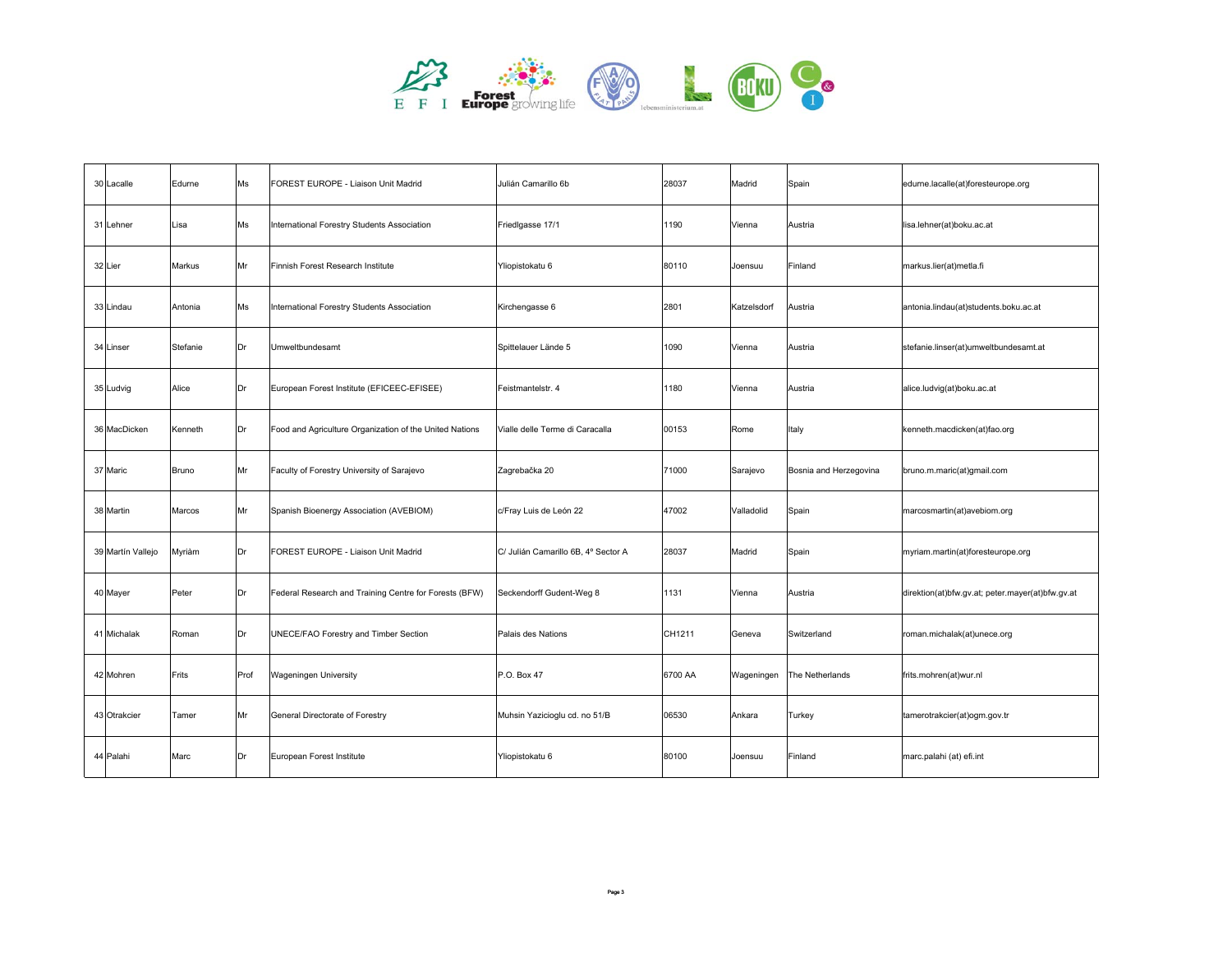

| 45 Palenova     | Maria      | Dr | All-Russian Research Institute for Silviculture and<br>Mechanization of Forestry | 15, Institutskaya Str,                          | 141200 | Pushkino         | Russia     | palenova(at)gmail.com                         |
|-----------------|------------|----|----------------------------------------------------------------------------------|-------------------------------------------------|--------|------------------|------------|-----------------------------------------------|
| 46 Parviainen   | Jari       |    | Prof.Dr Finnish Forest Research Institute                                        | Yliopistokatu 6, Metla House                    | 80100  | Joensuu          | Finland    | jari.parviainen(at)metla.fi                   |
| 47 Popovic      | Slavisa    | Mr | Serbian Environmental Protection Agency                                          | 27A Ruze Jovanovica str.                        | 11000  | Belgrade         | Serbia     | slavisa.popovic(at)sepa.gov.rs                |
| 48 Prem         | Johannes   | Mr | Federal Ministry of Agriculture, Forestry, Environment and<br>Water Management   | Marxergasse 2                                   | 1030   | Vienna           | Austria    | johannes.prem(at)lebensministerium.at         |
| 49 Prins        | Kit        | Mr | European Forest Institute (EFICENT)                                              | Wonnhaldestr, 4                                 | 79100  | Freiburg         | Germany    | kit.prins(at)gmail.com                        |
| 50 Puelzl       | Helga      | Dr | European Forest Institute (EFICEEC-EFISEE)                                       | Feistmantelstrasse 4                            | 1180   | Vienna           | Austria    | helga.puelzl(at)efi.int                       |
| 51 Rambour      | Christelle | Ms | European Forest Institute (EFICENT)                                              | Wonnhaldestr. 4                                 | 79100  | Freiburg         | Germany    | christelle.rambour(at)efi.int                 |
| 52 Rametsteiner | Ewald      | Dr | Food and Agriculture Organization of the United Nations                          | Vialle delle Terme di Caracalla                 | 00153  | Rome             | Italy      | ewald.rametsteiner(at)fao.org                 |
| 53 Requardt     | Aljosha    | Dr | Confederation of European Forest Owners - CEPF                                   | European Forestry House Rue du<br>Luxembourg 66 | 1000   | <b>Bruxelles</b> | Belgium    | aljoscha.requardt(at)cepf-eu.org              |
| 54 Roganovic    | Dragan     | Dr | <b>Environmental Protection Agency</b>                                           | IV Proleterske 19                               | 81000  | Podgorica        | Montenegro | roganovicd(at)t-com.me                        |
| 55 Santopuoli   | Giovanni   | Dr | University of Molise                                                             | Cda Fonte Lappone                               | 86090  | Pesche           | Italy      | giovanni.santopuoli(at)unimol.it              |
| 56 Saulnier     | Jonathan   | Mr | French Ministry of Agriculture                                                   | 19, avenue du Maine                             | 75732  | Paris            | France     | jonathan.saulnier(at)agriculture.gouv.fr      |
| 57 Schadauer    | Klemens    | Mr | BFW - Department of Forest Inventory                                             | Seckendorff-Gudent-Weg 8                        | 1131   | Vienna           | Austria    | klemens.schadauer(at)bfw.gv.at                |
| 58 Schuck       | Andreas    | Mr | European Forest Institute (EFICENT)                                              | Wonnhaldestr. 4                                 | 79100  | Freiburg         | Germany    | andreas.schuck(at)efi.int                     |
| 59 Schweighofer | Wolfgang   | Mr | Federal Ministry of Agriculture, Forestry, Environment and<br>Water Management   | Wildbach- und Lawinenkataster (WLK)             | 1010   | Vienna           | Austria    | wolfgang.schweighofer(at)lebensministerium.at |